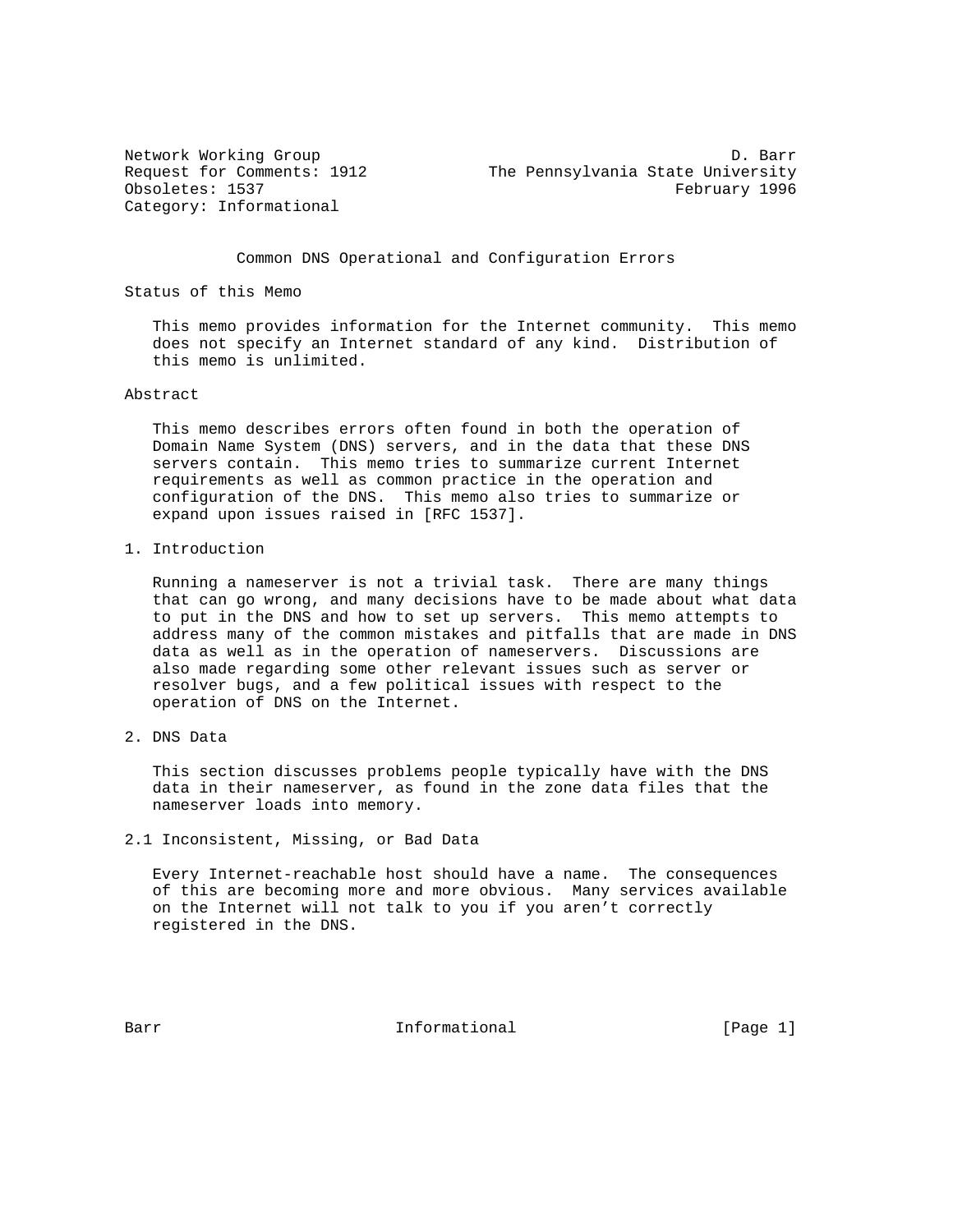Make sure your PTR and A records match. For every IP address, there should be a matching PTR record in the in-addr.arpa domain. If a host is multi-homed, (more than one IP address) make sure that all IP addresses have a corresponding PTR record (not just the first one). Failure to have matching PTR and A records can cause loss of Internet services similar to not being registered in the DNS at all. Also, PTR records must point back to a valid A record, not a alias defined by a CNAME. It is highly recommended that you use some software which automates this checking, or generate your DNS data from a database which automatically creates consistent data.

 DNS domain names consist of "labels" separated by single dots. The DNS is very liberal in its rules for the allowable characters in a domain name. However, if a domain name is used to name a host, it should follow rules restricting host names. Further if a name is used for mail, it must follow the naming rules for names in mail addresses.

 Allowable characters in a label for a host name are only ASCII letters, digits, and the '-' character. Labels may not be all numbers, but may have a leading digit (e.g., 3com.com). Labels must end and begin only with a letter or digit. See [RFC 1035] and [RFC 1123]. (Labels were initially restricted in [RFC 1035] to start with a letter, and some older hosts still reportedly have problems with the relaxation in [RFC 1123].) Note there are some Internet hostnames which violate this rule (411.org, 1776.com). The presence of underscores in a label is allowed in [RFC 1033], except [RFC 1033] is informational only and was not defining a standard. There is at least one popular TCP/IP implementation which currently refuses to talk to hosts named with underscores in them. It must be noted that the language in [1035] is such that these rules are voluntary -- they are there for those who wish to minimize problems. Note that the rules for Internet host names also apply to hosts and addresses used in SMTP (See RFC 821).

 If a domain name is to be used for mail (not involving SMTP), it must follow the rules for mail in [RFC 822], which is actually more liberal than the above rules. Labels for mail can be any ASCII character except "specials", control characters, and whitespace characters. "Specials" are specific symbols used in the parsing of addresses. They are the characters " $($ )<>@,;:\".[]". (The "!" character wasn't in [RFC 822], however it also shouldn't be used due to the conflict with UUCP mail as defined in RFC 976) However, since today almost all names which are used for mail on the Internet are also names used for hostnames, one rarely sees addresses using these relaxed standard, but mail software should be made liberal and robust enough to accept them.

Barr **Informational** Informational [Page 2]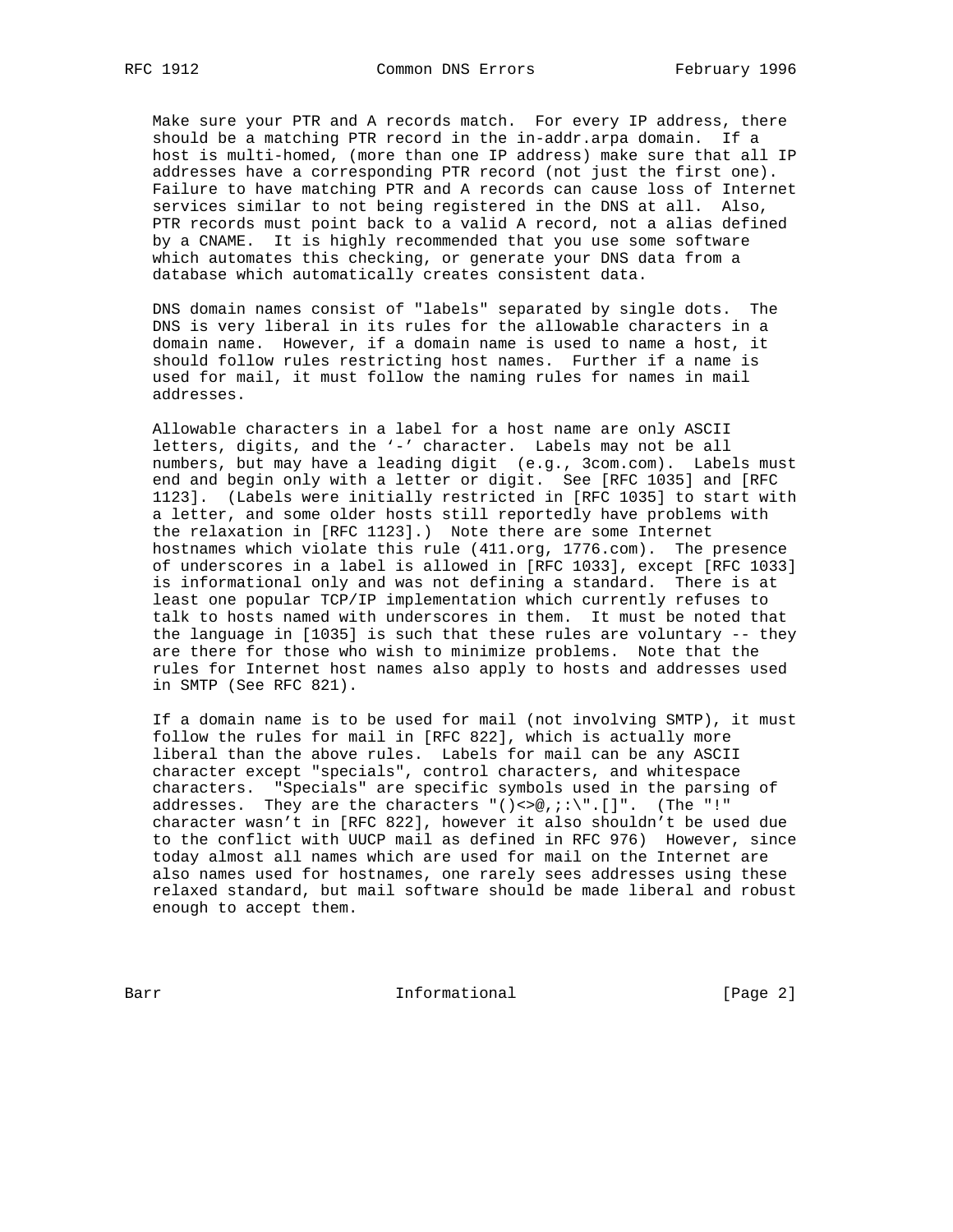You should also be careful to not have addresses which are valid alternate syntaxes to the inet\_ntoa() library call. For example 0xe is a valid name, but if you were to type "telnet 0xe", it would try to connect to IP address 0.0.0.14. It is also rumored that there exists some broken inet\_ntoa() routines that treat an address like x400 as an IP address.

 Certain operating systems have limitations on the length of their own hostname. While not strictly of issue to the DNS, you should be aware of your operating system's length limits before choosing the name of a host.

 Remember that many resource records (abbreviated RR) take on more than one argument. HINFO requires two arguments, as does RP. If you don't supply enough arguments, servers sometime return garbage for the missing fields. If you need to include whitespace within any data, you must put the string in quotes.

## 2.2 SOA records

 In the SOA record of every zone, remember to fill in the e-mail address that will get to the person who maintains the DNS at your site (commonly referred to as "hostmaster"). The  $\mathcal{C}$  in the e-mail must be replaced by a '.' first. Do not try to put an '@' sign in this address. If the local part of the address already contains a '.' (e.g., John.Smith@widget.xx), then you need to quote the '.' by preceding it with '\' character. (e.g., to become John\.Smith.widget.xx) Alternately (and preferred), you can just use the generic name 'hostmaster', and use a mail alias to redirect it to the appropriate persons. There exists software which uses this field to automatically generate the e-mail address for the zone contact. This software will break if this field is improperly formatted. It is imperative that this address get to one or more real persons, because it is often used for everything from reporting bad DNS data to reporting security incidents.

 Even though some BIND versions allow you to use a decimal in a serial number, don't. A decimal serial number is converted to an unsigned 32-bit integer internally anyway. The formula for a n.m serial number is  $n*10^(3+int(0.9+log10(m))) + m$  which translates to something rather unexpected. For example it's routinely possible with a decimal serial number (perhaps automatically generated by SCCS) to be incremented such that it is numerically larger, but after the above conversion yield a serial number which is LOWER than before. Decimal serial numbers have been officially deprecated in recent BIND versions. The recommended syntax is YYYYMMDDnn (YYYY=year, MM=month, DD=day, nn=revision number. This won't overflow until the year 4294.

Barr Informational [Page 3]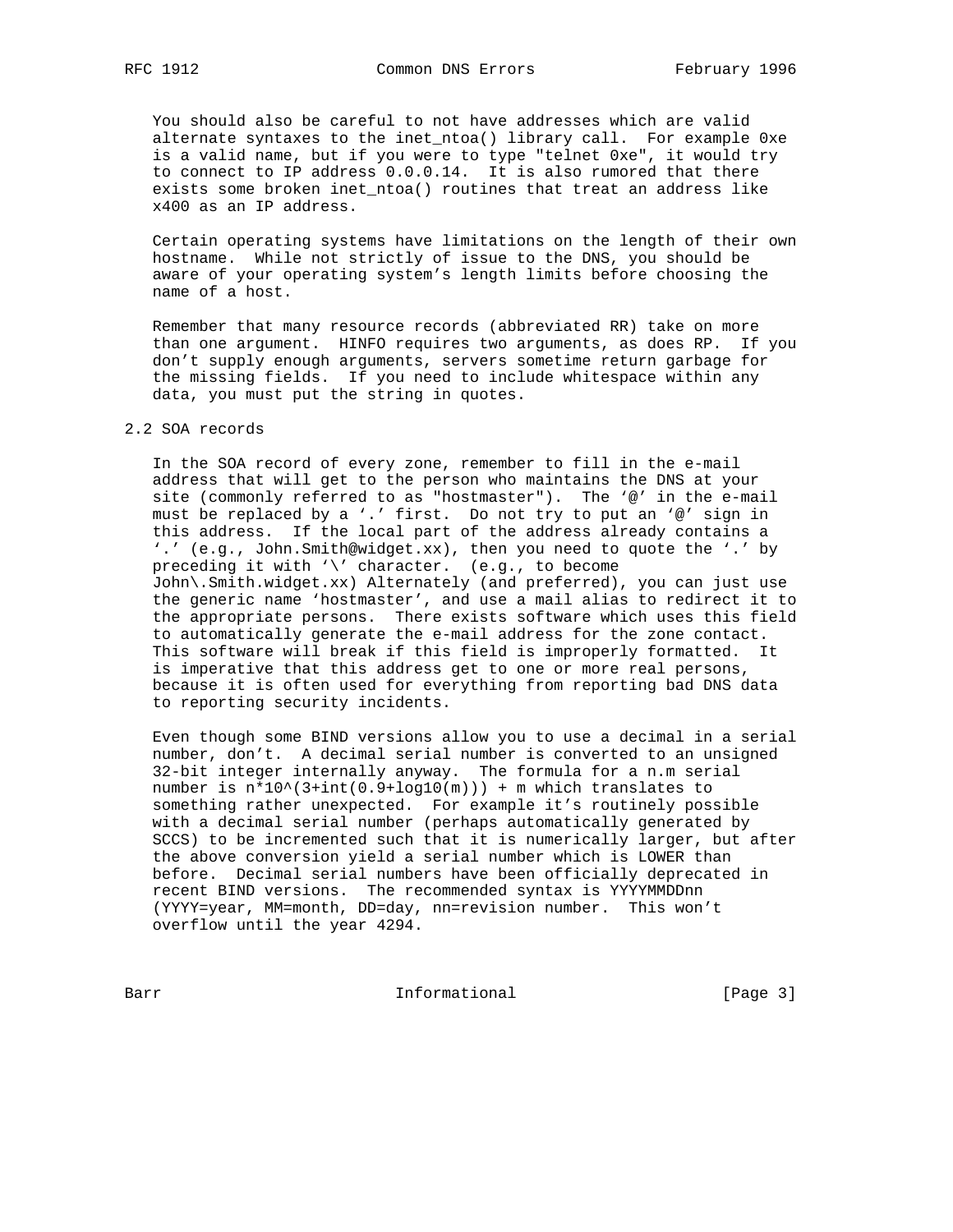Choose logical values for the timer values in the SOA record (note values below must be expressed as seconds in the zone data):

- Refresh: How often a secondary will poll the primary server to see if the serial number for the zone has increased (so it knows to request a new copy of the data for the zone). Set this to how long your secondaries can comfortably contain out-of-date data. You can keep it short (20 mins to 2 hours) if you aren't worried about a small increase in bandwidth used, or longer (2-12 hours) if your Internet connection is slow or is started on demand. Recent BIND versions (4.9.3) have optional code to automatically notify secondaries that data has changed, allowing you to set this TTL to a long value (one day, or more).
- Retry: If a secondary was unable to contact the primary at the last refresh, wait the retry value before trying again. This value isn't as important as others, unless the secondary is on a distant network from the primary or the primary is more prone to outages. It's typically some fraction of the refresh interval.
- Expire: How long a secondary will still treat its copy of the zone data as valid if it can't contact the primary. This value should be greater than how long a major outage would typically last, and must be greater than the minimum and retry intervals, to avoid having a secondary expire the data before it gets a chance to get a new copy. After a zone is expired a secondary will still continue to try to contact the primary, but it will no longer provide nameservice for the zone. 2-4 weeks are suggested values.
- Minimum: The default TTL (time-to-live) for resource records how long data will remain in other nameservers' cache. ([RFC 1035] defines this to be the minimum value, but servers seem to always implement this as the default value) This is by far the most important timer. Set this as large as is comfortable given how often you update your nameserver. If you plan to make major changes, it's a good idea to turn this value down temporarily beforehand. Then wait the previous minimum value, make your changes, verify their correctness, and turn this value back up. 1-5 days are typical values. Remember this value can be overridden on individual resource records.

Barr **Informational** Informational [Page 4]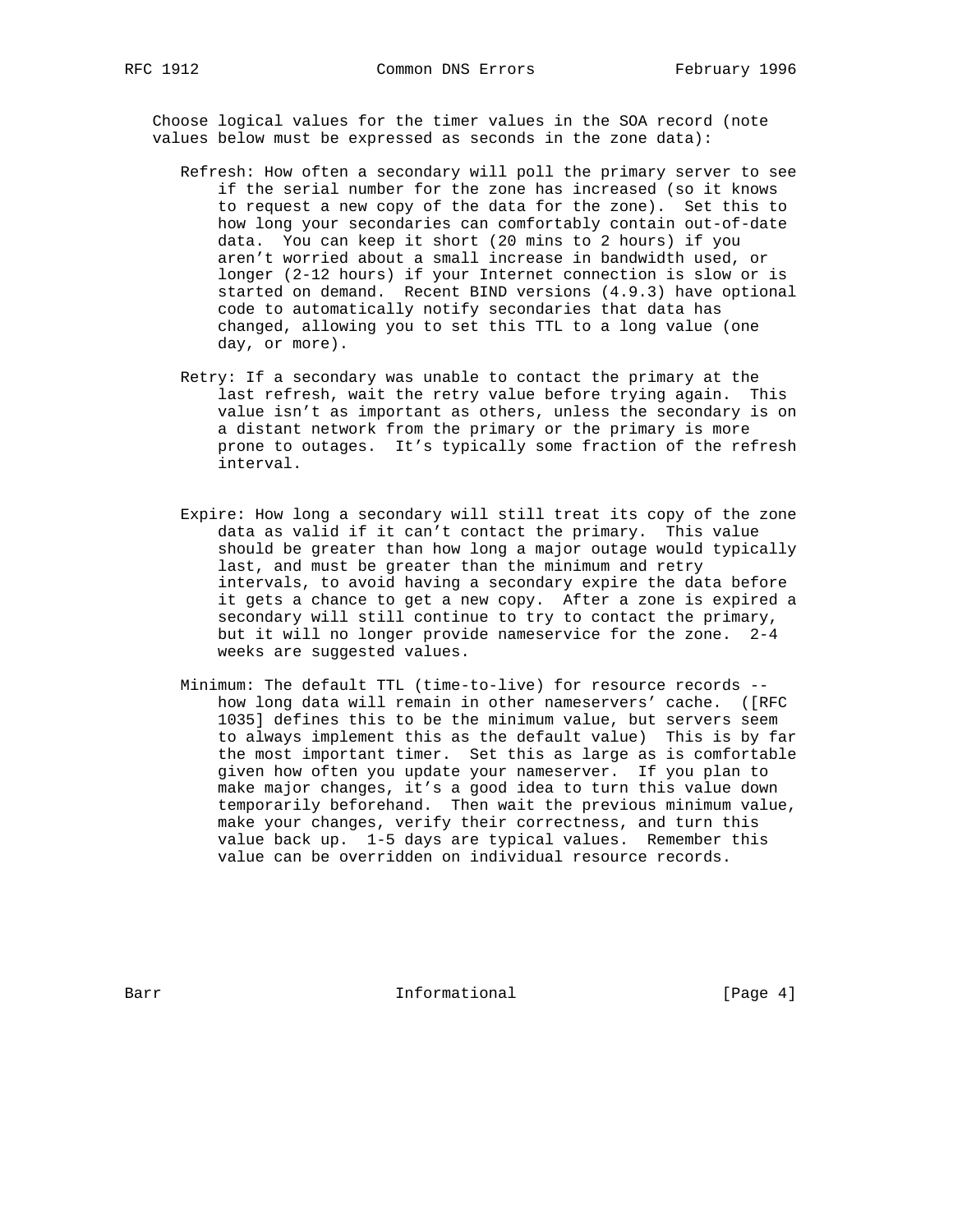As you can see, the typical values above for the timers vary widely. Popular documentation like [RFC 1033] recommended a day for the minimum TTL, which is now considered too low except for zones with data that vary regularly. Once a DNS stabilizes, values on the order of 3 or more days are recommended. It is also recommended that you individually override the TTL on certain RRs which are often referenced and don't often change to have very large values (1-2 weeks). Good examples of this are the MX, A, and PTR records of your mail host(s), the NS records of your zone, and the A records of your nameservers.

## 2.3 Glue A Records

 Glue records are A records that are associated with NS records to provide "bootstrapping" information to the nameserver. For example:

| podunk.xx.     | ın  | ns | ns1.podunk.xx. |
|----------------|-----|----|----------------|
|                | ח ו | ns | ns2.podunk.xx. |
| ns1.podunk.xx. | in  | а  | 1.2.3.4        |
| ns2.podunk.xx. | ın  | а  | 1.2.3.5        |

Here, the A records are referred to as "Glue records".

 Glue records are required only in forward zone files for nameservers that are located in the subdomain of the current zone that is being delegated. You shouldn't have any A records in an in-addr.arpa zone file (unless you're using RFC 1101-style encoding of subnet masks).

 If your nameserver is multi-homed (has more than one IP address), you must list all of its addresses in the glue to avoid cache inconsistency due to differing TTL values, causing some lookups to not find all addresses for your nameserver.

 Some people get in the bad habit of putting in a glue record whenever they add an NS record "just to make sure". Having duplicate glue records in your zone files just makes it harder when a nameserver moves to a new IP address, or is removed. You'll spend hours trying to figure out why random people still see the old IP address for some host, because someone forgot to change or remove a glue record in some other file. Newer BIND versions will ignore these extra glue records in local zone files.

 Older BIND versions (4.8.3 and previous) have a problem where it inserts these extra glue records in the zone transfer data to secondaries. If one of these glues is wrong, the error can be propagated to other nameservers. If two nameservers are secondaries for other zones of each other, it's possible for one to continually pass old glue records back to the other. The only way to get rid of

Barr Informational [Page 5]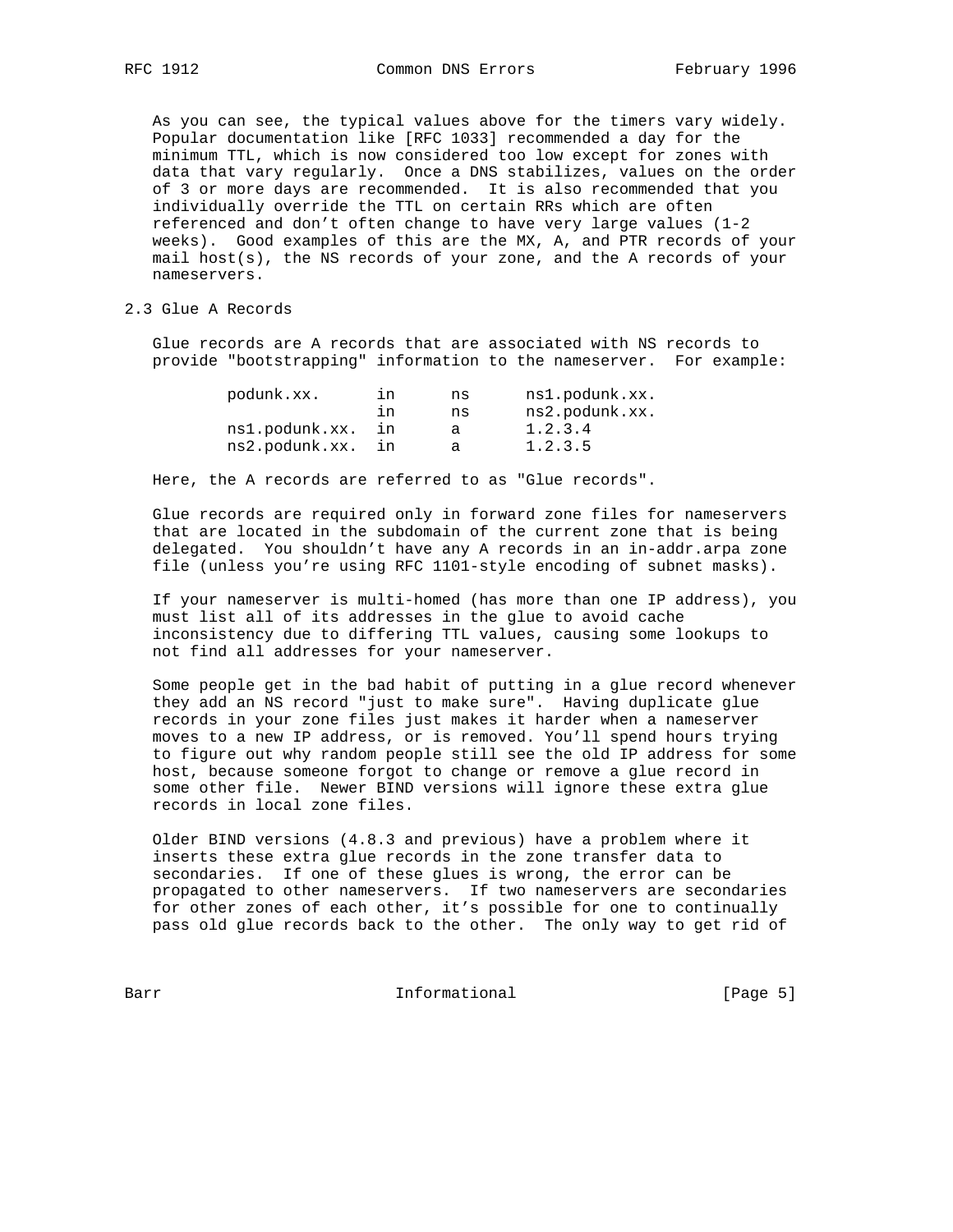the old data is to kill both of them, remove the saved backup files, and restart them. Combined with that those same versions also tend to become infected more easily with bogus data found in other non secondary nameservers (like the root zone data).

#### 2.4 CNAME records

 A CNAME record is not allowed to coexist with any other data. In other words, if suzy.podunk.xx is an alias for sue.podunk.xx, you can't also have an MX record for suzy.podunk.edu, or an A record, or even a TXT record. Especially do not try to combine CNAMEs and NS records like this!:

| podunk.xx. | ΙN | ΝS    | ns1     |
|------------|----|-------|---------|
|            | ΤN | ΝS    | ns2     |
|            | ΙN | CNAME | mary    |
| mary       | ΤN |       | 1.2.3.4 |

 This is often attempted by inexperienced administrators as an obvious way to allow your domain name to also be a host. However, DNS servers like BIND will see the CNAME and refuse to add any other resources for that name. Since no other records are allowed to coexist with a CNAME, the NS entries are ignored. Therefore all the hosts in the podunk.xx domain are ignored as well!

If you want to have your domain also be a host, do the following:

| podunk.xx. | ΙN | ΝS | ns1     |
|------------|----|----|---------|
|            | ΤN | ΝS | ns2     |
|            | ΙN |    | 1.2.3.4 |
| mary       | ΤN |    | 1.2.3.4 |

 Don't go overboard with CNAMEs. Use them when renaming hosts, but plan to get rid of them (and inform your users). However CNAMEs are useful (and encouraged) for generalized names for servers -- 'ftp' for your ftp server, 'www' for your Web server, 'gopher' for your Gopher server, 'news' for your Usenet news server, etc.

 Don't forget to delete the CNAMEs associated with a host if you delete the host it is an alias for. Such "stale CNAMEs" are a waste of resources.

Barr **Informational** Informational [Page 6]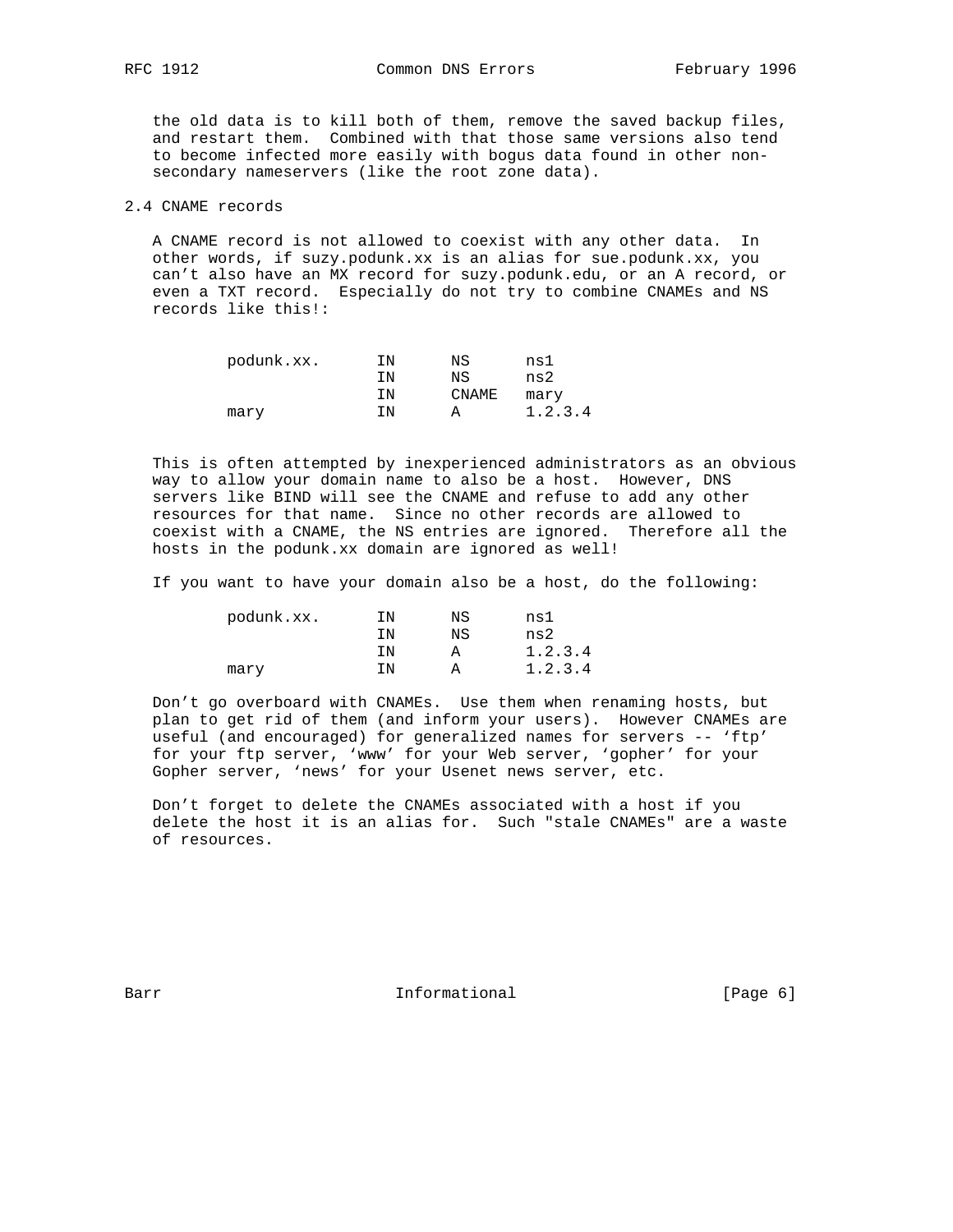Don't use CNAMEs in combination with RRs which point to other names like MX, CNAME, PTR and NS. (PTR is an exception if you want to implement classless in-addr delegation.) For example, this is strongly discouraged:

| podunk.xx. | ΙN | МX    | mailhost |
|------------|----|-------|----------|
| mailhost   | ΙN | CNAME | mary     |
| marv       | ΙN |       | 1.2.3.4  |

 [RFC 1034] in section 3.6.2 says this should not be done, and [RFC 974] explicitly states that MX records shall not point to an alias defined by a CNAME. This results in unnecessary indirection in accessing the data, and DNS resolvers and servers need to work more to get the answer. If you really want to do this, you can accomplish the same thing by using a preprocessor such as m4 on your host files.

 Also, having chained records such as CNAMEs pointing to CNAMEs may make administration issues easier, but is known to tickle bugs in some resolvers that fail to check loops correctly. As a result some hosts may not be able to resolve such names.

 Having NS records pointing to a CNAME is bad and may conflict badly with current BIND servers. In fact, current BIND implementations will ignore such records, possibly leading to a lame delegation. There is a certain amount of security checking done in BIND to prevent spoofing DNS NS records. Also, older BIND servers reportedly will get caught in an infinite query loop trying to figure out the address for the aliased nameserver, causing a continuous stream of DNS requests to be sent.

2.5 MX records

 It is a good idea to give every host an MX record, even if it points to itself! Some mailers will cache MX records, but will always need to check for an MX before sending mail. If a site does not have an MX, then every piece of mail may result in one more resolver query, since the answer to the MX query often also contains the IP addresses of the MX hosts. Internet SMTP mailers are required by [RFC 1123] to support the MX mechanism.

 Put MX records even on hosts that aren't intended to send or receive e-mail. If there is a security problem involving one of these hosts, some people will mistakenly send mail to postmaster or root at the site without checking first to see if it is a "real" host or just a terminal or personal computer that's not set up to accept e-mail. If you give it an MX record, then the e-mail can be redirected to a real person. Otherwise mail can just sit in a queue for hours or days

Barr Informational [Page 7]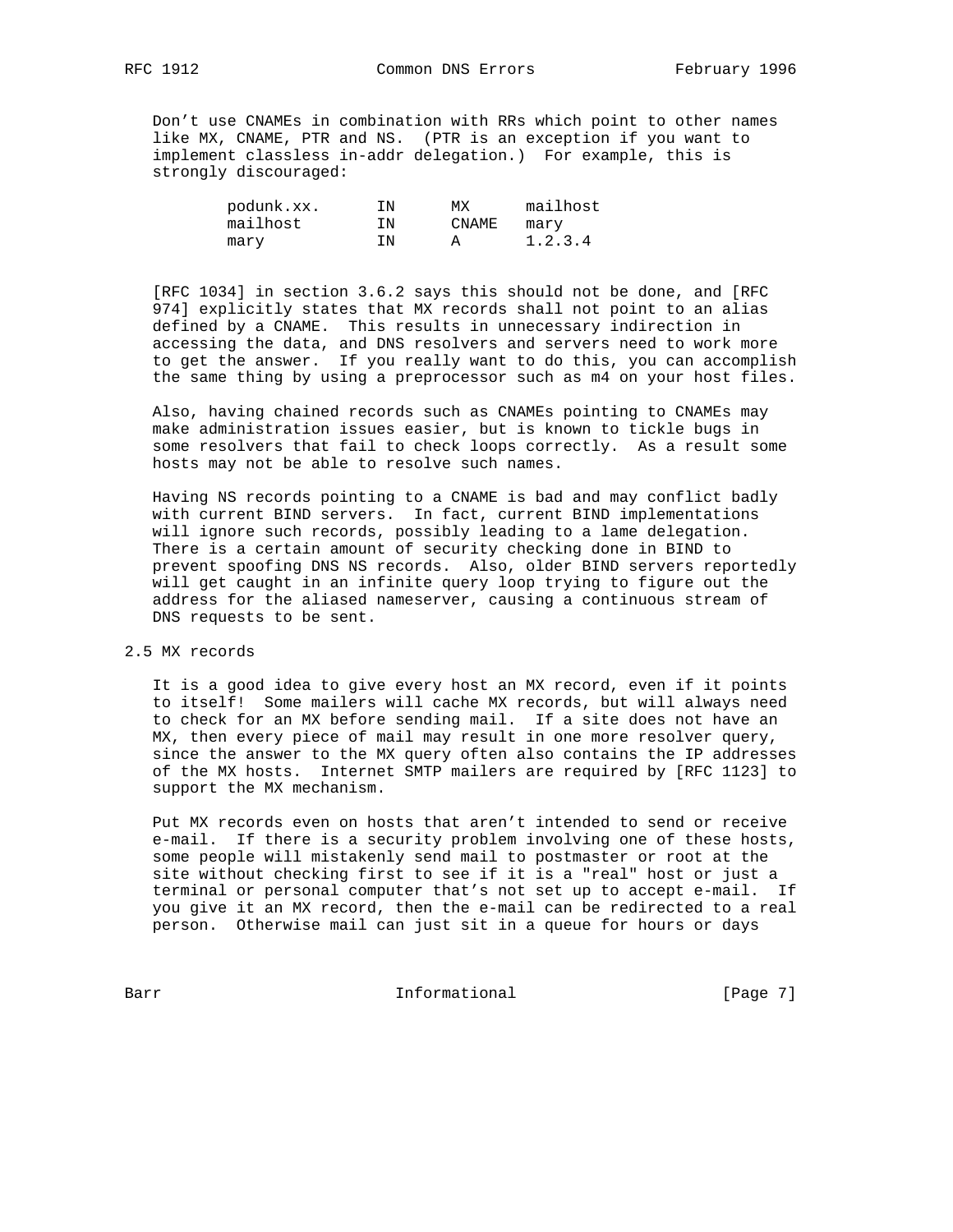until the mailer gives up trying to send it.

 Don't forget that whenever you add an MX record, you need to inform the target mailer if it is to treat the first host as "local". (The "Cw" flag in sendmail, for example)

 If you add an MX record which points to an external host (e.g., for the purposes of backup mail routing) be sure to ask permission from that site first. Otherwise that site could get rather upset and take action (like throw your mail away, or appeal to higher authorities like your parent DNS administrator or network provider.)

- 2.6 Other Resource Records
- 2.6.1 WKS

 WKS records are deprecated in [RFC 1123]. They serve no known useful function, except internally among LISP machines. Don't use them.

2.6.2 HINFO

 On the issue HINFO records, some will argue that these is a security problem (by broadcasting what vendor hardware and operating system you so people can run systematic attacks on known vendor security holes). If you do use them, you should keep up to date with known vendor security problems. However, they serve a useful purpose. Don't forget that HINFO requires two arguments, the hardware type, and the operating system.

 HINFO is sometimes abused to provide other information. The record is meant to provide specific information about the machine itself. If you need to express other information about the host in the DNS, use TXT.

2.6.3 TXT

 TXT records have no specific definition. You can put most anything in them. Some use it for a generic description of the host, some put specific information like its location, primary user, or maybe even a phone number.

2.6.4 RP

 RP records are relatively new. They are used to specify an e-mail address (see first paragraph of section 2.2) of the "Responsible Person" of the host, and the name of a TXT record where you can get more information. See [RFC 1183].

Barr **Informational Informational Example 1** [Page 8]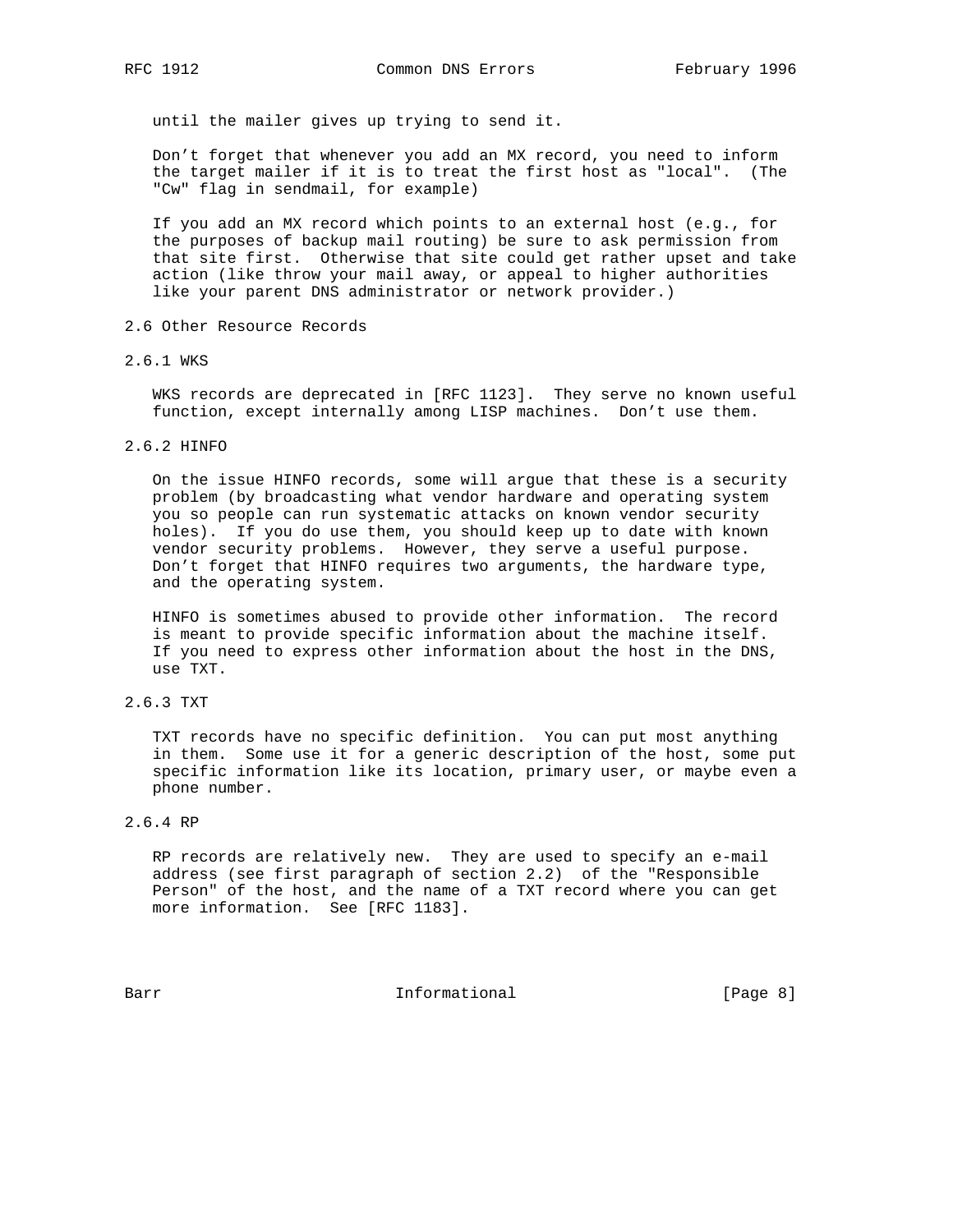RFC 1912 Common DNS Errors February 1996

# 2.7 Wildcard records

 Wildcard MXs are useful mostly for non IP-connected sites. A common mistake is thinking that a wildcard MX for a zone will apply to all hosts in the zone. A wildcard MX will apply only to names in the zone which aren't listed in the DNS at all. e.g.,

| podunk.xx.   | ΙN | ΝS | nsl     |
|--------------|----|----|---------|
|              | ΤN | ΝS | ns2     |
| mary         | ΤN |    | 1.2.3.4 |
| *.podunk.xx. | ΙN | МX | 5 sue   |

 Mail for mary.podunk.xx will be sent to itself for delivery. Only mail for jane.podunk.xx or any hosts you don't see above will be sent to the MX. For most Internet sites, wildcard MX records are not useful. You need to put explicit MX records on every host.

 Wildcard MXs can be bad, because they make some operations succeed when they should fail instead. Consider the case where someone in the domain "widget.com" tries to send mail to "joe@larry". If the host "larry" doesn't actually exist, the mail should in fact bounce immediately. But because of domain searching the address gets resolved to "larry.widget.com", and because of the wildcard MX this is a valid address according to DNS. Or perhaps someone simply made a typo in the hostname portion of the address. The mail message then gets routed to the mail host, which then rejects the mail with strange error messages like "I refuse to talk to myself" or "Local configuration error".

 Wildcard MX records are good for when you have a large number of hosts which are not directly Internet-connected (for example, behind a firewall) and for administrative or political reasons it is too difficult to have individual MX records for every host, or to force all e-mail addresses to be "hidden" behind one or more domain names. In that case, you must divide your DNS into two parts, an internal DNS, and an external DNS. The external DNS will have only a few hosts and explicit MX records, and one or more wildcard MXs for each internal domain. Internally the DNS will be complete, with all explicit MX records and no wildcards.

 Wildcard As and CNAMEs are possible too, and are really confusing to users, and a potential nightmare if used without thinking first. It could result (due again to domain searching) in any telnet/ftp attempts from within the domain to unknown hosts to be directed to one address. One such wildcard CNAME (in \*.edu.com) caused Internet-wide loss of services and potential security nightmares due to unexpected interactions with domain searching. It resulted in swift fixes, and even an RFC ([RFC 1535]) documenting the problem.

Barr Informational [Page 9]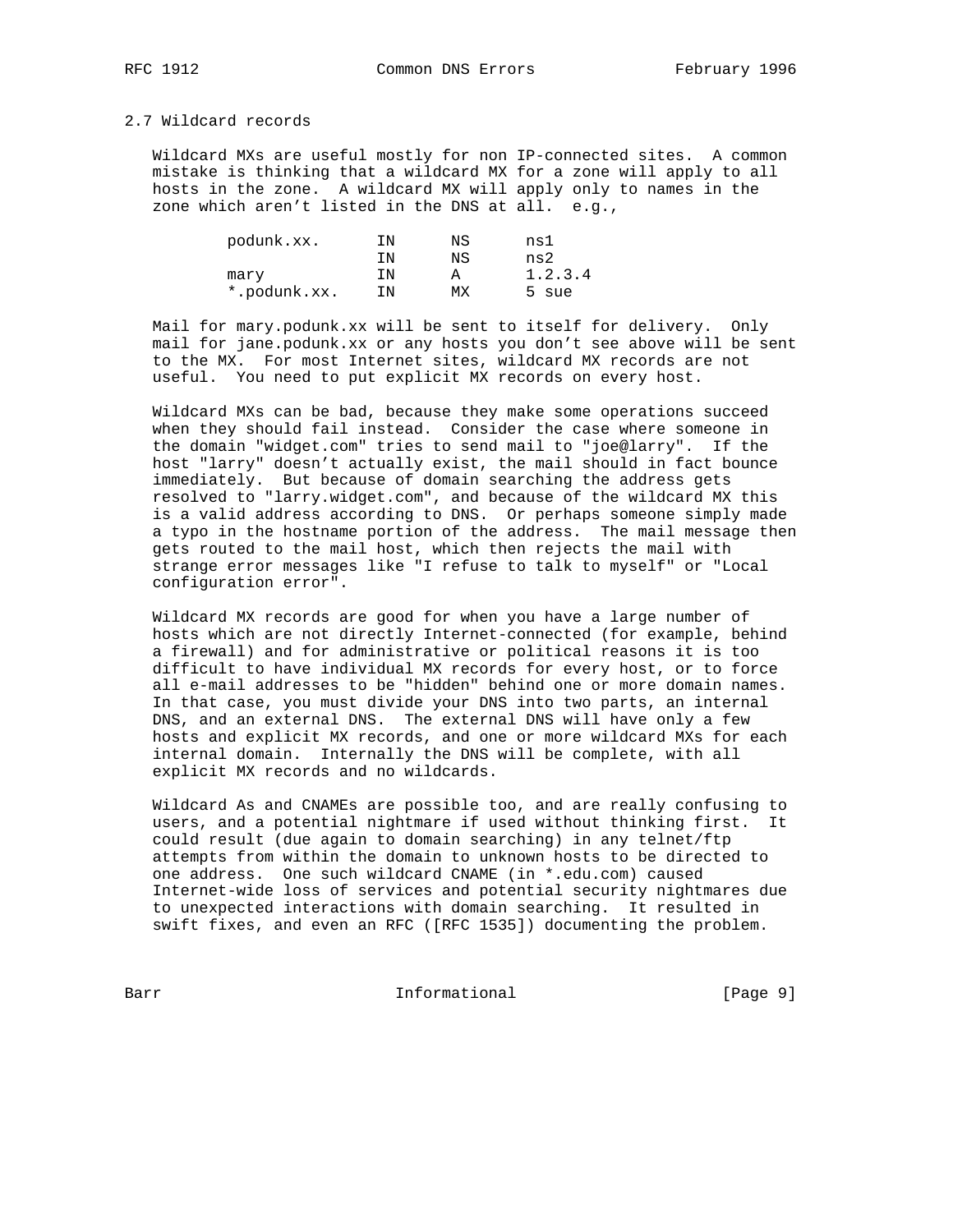2.8 Authority and Delegation Errors (NS records)

 You are required to have at least two nameservers for every domain, though more is preferred. Have secondaries outside your network. If the secondary isn't under your control, periodically check up on them and make sure they're getting current zone data from you. Queries to their nameserver about your hosts should always result in an "authoritative" response. If not, this is called a "lame delegation". A lame delegations exists when a nameserver is delegated responsibility for providing nameservice for a zone (via NS records) but is not performing nameservice for that zone (usually because it is not set up as a primary or secondary for the zone).

The "classic" lame delegation can be illustrated in this example:

| podunk.xx. | IΝ | ΝS | ns1.podunk.xx.  |
|------------|----|----|-----------------|
|            | IΝ | ΝS | ns0.widget.com. |

 "podunk.xx" is a new domain which has recently been created, and "ns1.podunk.xx" has been set up to perform nameservice for the zone. They haven't quite finished everything yet and haven't made sure that the hostmaster at "ns0.widget.com" has set up to be a proper secondary, and thus has no information about the podunk.xx domain, even though the DNS says it is supposed to. Various things can happen depending on which nameserver is used. At best, extra DNS traffic will result from a lame delegation. At worst, you can get unresolved hosts and bounced e-mail.

 Also, sometimes a nameserver is moved to another host or removed from the list of secondaries. Unfortunately due to caching of NS records, many sites will still think that a host is a secondary after that host has stopped providing nameservice. In order to prevent lame delegations while the cache is being aged, continue to provide nameservice on the old nameserver for the length of the maximum of the minimum plus refresh times for the zone and the parent zone. (See section 2.2)

 Whenever a primary or secondary is removed or changed, it takes a fair amount of human coordination among the parties involved. (The site itself, it's parent, and the site hosting the secondary) When a primary moves, make sure all secondaries have their named.boot files updated and their servers reloaded. When a secondary moves, make sure the address records at both the primary and parent level are changed.

 It's also been reported that some distant sites like to pick popular nameservers like "ns.uu.net" and just add it to their list of NS records in hopes that they will magically perform additional

Barr Informational [Page 10]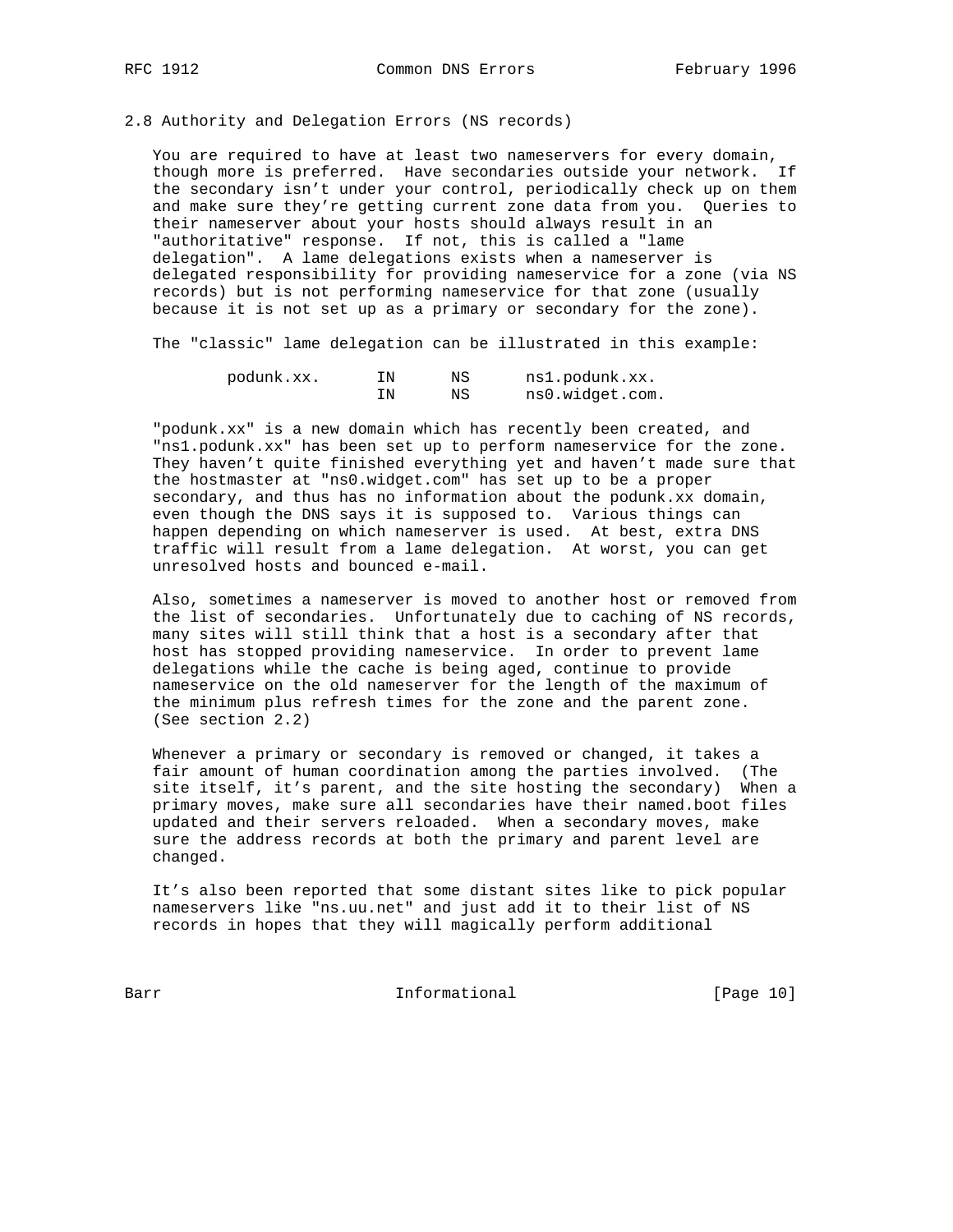nameservice for them. This is an even worse form of lame delegation, since this adds traffic to an already busy nameserver. Please contact the hostmasters of sites which have lame delegations. Various tools can be used to detect or actively find lame delegations. See the list of contributed software in the BIND distribution.

 Make sure your parent domain has the same NS records for your zone as you do. (Don't forget your in-addr.arpa zones too!). Do not list too many (7 is the recommended maximum), as this just makes things harder to manage and is only really necessary for very popular top level or root zones. You also run the risk of overflowing the 512 byte limit of a UDP packet in the response to an NS query. If this happens, resolvers will "fall back" to using TCP requests, resulting in increased load on your nameserver.

 It's important when picking geographic locations for secondary nameservers to minimize latency as well as increase reliability. Keep in mind network topologies. For example if your site is on the other end of a slow local or international link, consider a secondary on the other side of the link to decrease average latency. Contact your Internet service provider or parent domain contact for more information about secondaries which may be available to you.

#### 3. BIND operation

 This section discusses common problems people have in the actual operation of the nameserver (specifically, BIND). Not only must the data be correct as explained above, but the nameserver must be operated correctly for the data to be made available.

3.1 Serial numbers

 Each zone has a serial number associated with it. Its use is for keeping track of who has the most current data. If and only if the primary's serial number of the zone is greater will the secondary ask the primary for a copy of the new zone data (see special case below).

 Don't forget to change the serial number when you change data! If you don't, your secondaries will not transfer the new zone information. Automating the incrementing of the serial number with software is also a good idea.

 If you make a mistake and increment the serial number too high, and you want to reset the serial number to a lower value, use the following procedure:

Barr **Informational Informational** [Page 11]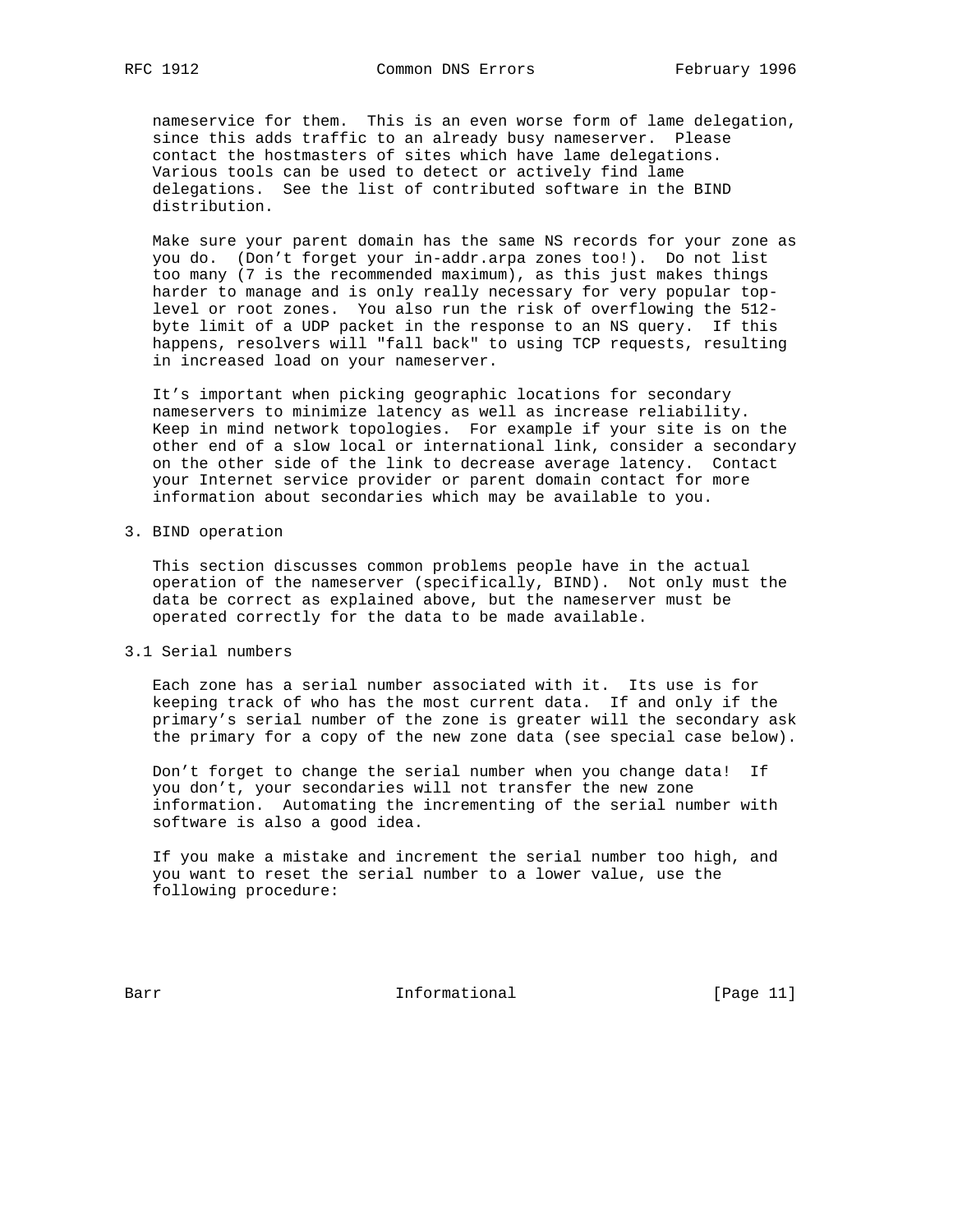Take the 'incorrect' serial number and add 2147483647 to it. If the number exceeds 4294967296, subtract 4294967296. Load the resulting number. Then wait 2 refresh periods to allow the zone to propagate to all servers.

 Repeat above until the resulting serial number is less than the target serial number.

Up the serial number to the target serial number.

 This procedure won't work if one of your secondaries is running an old version of BIND (4.8.3 or earlier). In this case you'll have to contact the hostmaster for that secondary and have them kill the secondary servers, remove the saved backup file, and restart the server. Be careful when editing the serial number -- DNS admins don't like to kill and restart nameservers because you lose all that cached data.

3.2 Zone file style guide

 Here are some useful tips in structuring your zone files. Following these will help you spot mistakes, and avoid making more.

 Be consistent with the style of entries in your DNS files. If your \$ORIGIN is podunk.xx., try not to write entries like:

|     | mary           | ΙN | А  | 1.2.3.1         |
|-----|----------------|----|----|-----------------|
|     | sue.podunk.xx. | ΙN | Α  | 1.2.3.2         |
| or: |                |    |    |                 |
|     | bobbi          | ΙN | А  | 1.2.3.2         |
|     |                | ΤN | МX | mary.podunk.xx. |

 Either use all FQDNs (Fully Qualified Domain Names) everywhere or used unqualified names everywhere. Or have FQDNs all on the right hand side but unqualified names on the left. Above all, be consistent.

 Use tabs between fields, and try to keep columns lined up. It makes it easier to spot missing fields (note some fields such as "IN" are inherited from the previous record and may be left out in certain circumstances.)

Barr **Informational Informational** [Page 12]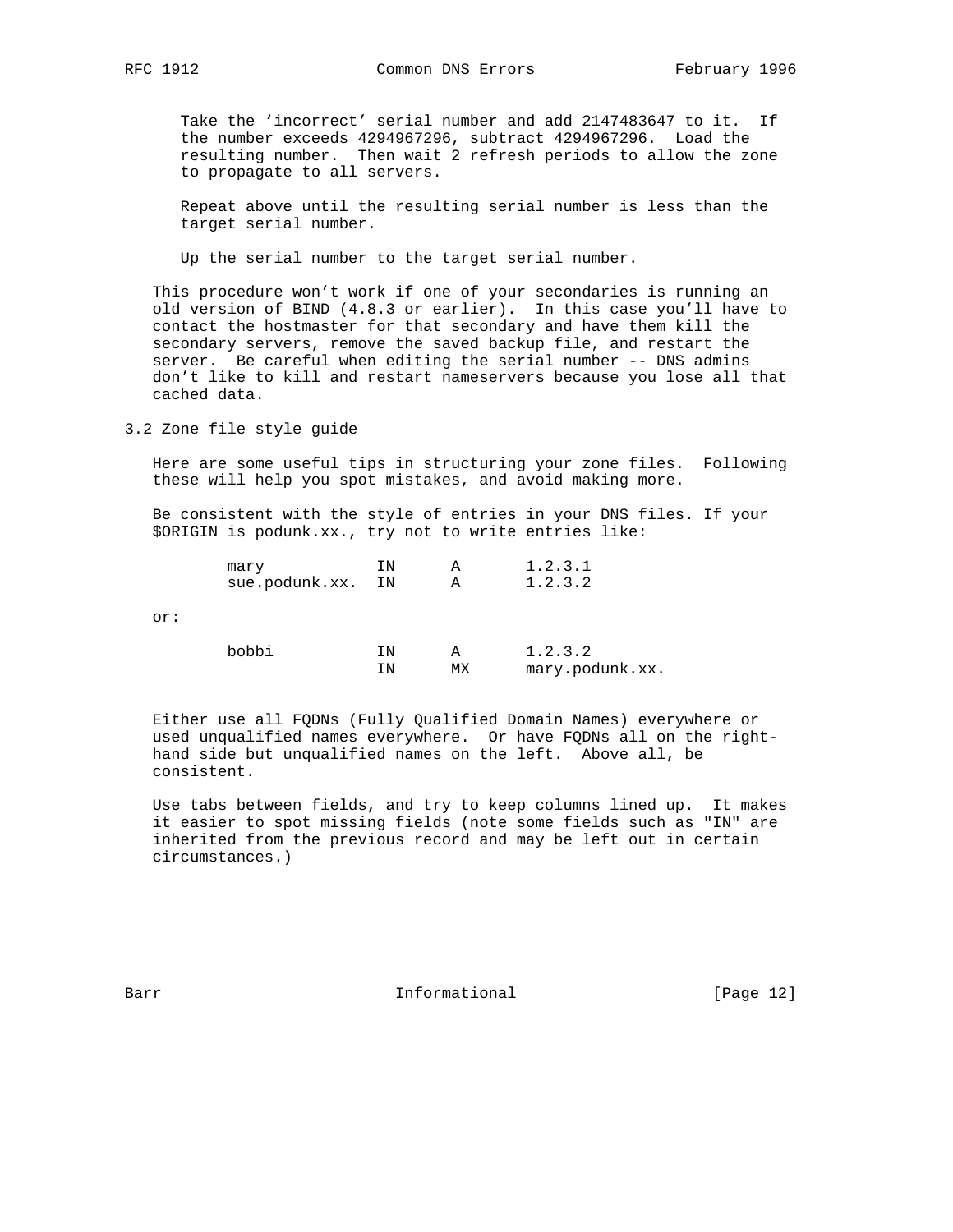Remember you don't need to repeat the name of the host when you are defining multiple records for one host. Be sure also to keep all records associated with a host together in the file. It will make things more straightforward when it comes time to remove or rename a host.

 Always remember your \$ORIGIN. If you don't put a '.' at the end of an FQDN, it's not recognized as an FQDN. If it is not an FQDN, then the nameserver will append \$ORIGIN to the name. Double check, triple check, those trailing dots, especially in in-addr.arpa zone files, where they are needed the most.

 Be careful with the syntax of the SOA and WKS records (the records which use parentheses). BIND is not very flexible in how it parses these records. See the documentation for BIND.

## 3.3 Verifying data

 Verify the data you just entered or changed by querying the resolver with dig (or your favorite DNS tool, many are included in the BIND distribution) after a change. A few seconds spent double checking can save hours of trouble, lost mail, and general headaches. Also be sure to check syslog output when you reload the nameserver. If you have grievous errors in your DNS data or boot file, named will report it via syslog.

 It is also highly recommended that you automate this checking, either with software which runs sanity checks on the data files before they are loaded into the nameserver, or with software which checks the data already loaded in the nameserver. Some contributed software to do this is included in the BIND distribution.

#### 4. Miscellaneous Topics

#### 4.1 Boot file setup

Certain zones should always be present in nameserver configurations:

| primary | localhost               | localhost |
|---------|-------------------------|-----------|
| primary | $0.0.127.in-addr.array$ | 127.0     |
| primary | 255.in-addr.arpa        | 255       |
| primary | 0.in-addr.arpa          |           |

 These are set up to either provide nameservice for "special" addresses, or to help eliminate accidental queries for broadcast or local address to be sent off to the root nameservers. All of these files will contain NS and SOA records just like the other zone files you maintain, the exception being that you can probably make the SOA

Barr Informational [Page 13]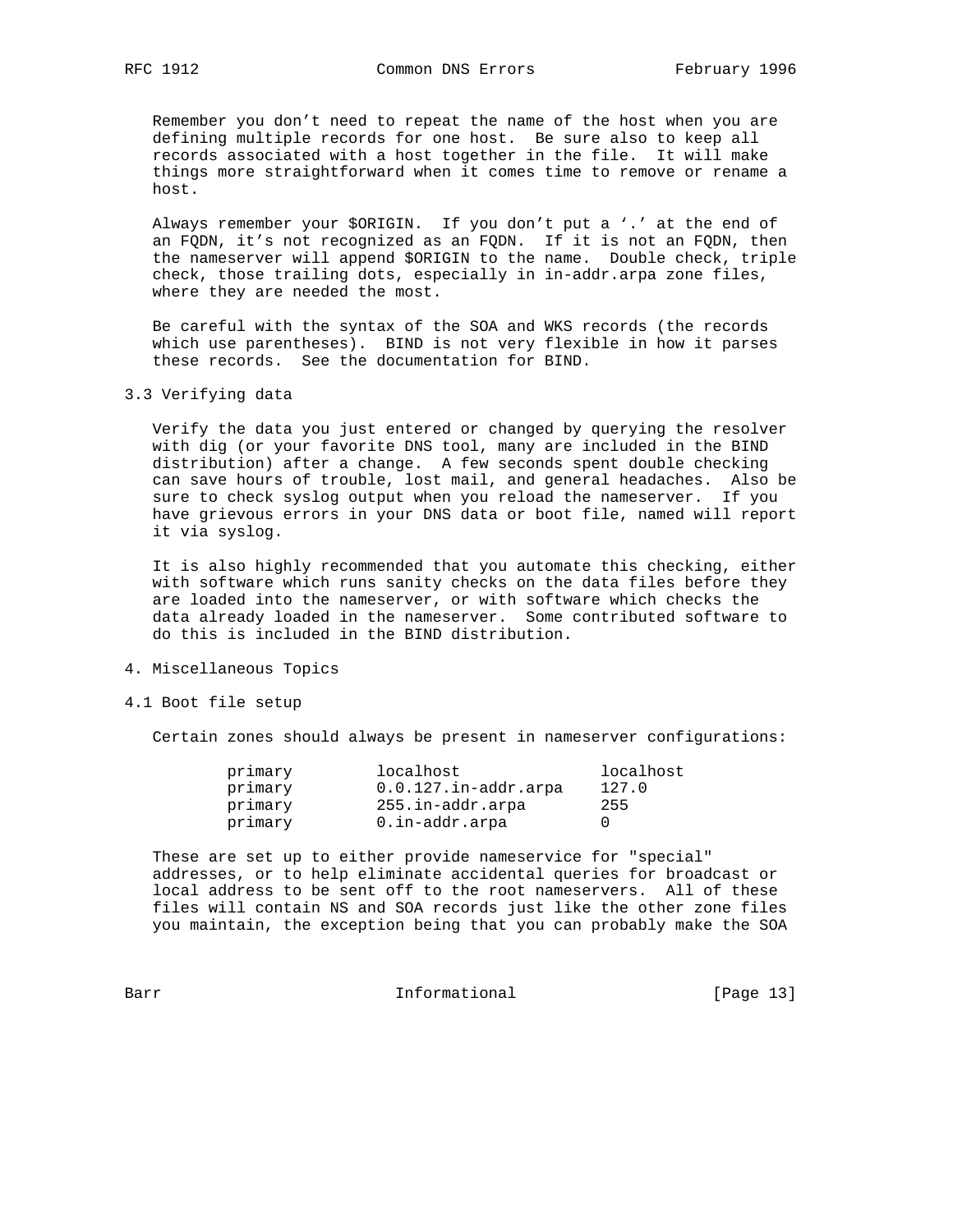RFC 1912 Common DNS Errors February 1996

timers very long, since this data will never change.

 The "localhost" address is a "special" address which always refers to the local host. It should contain the following line:

localhost. IN A 127.0.0.1

The "127.0" file should contain the line:

1 PTR localhost.

 There has been some extensive discussion about whether or not to append the local domain to it. The conclusion is that "localhost." would be the best solution. The reasons given include:

 "localhost" by itself is used and expected to work in some systems.

 Translating 127.0.0.1 into "localhost.dom.ain" can cause some software to connect back to the loopback interface when it didn't want to because "localhost" is not equal to "localhost.dom.ain".

 The "255" and "0" files should not contain any additional data beyond the NS and SOA records.

 Note that future BIND versions may include all or some of this data automatically without additional configuration.

4.2 Other Resolver and Server bugs

 Very old versions of the DNS resolver have a bug that cause queries for names that look like IP addresses to go out, because the user supplied an IP address and the software didn't realize that it didn't need to be resolved. This has been fixed but occasionally it still pops up. It's important because this bug means that these queries will be sent directly to the root nameservers, adding to an already heavy DNS load.

 While running a secondary nameserver off another secondary nameserver is possible, it is not recommended unless necessary due to network topologies. There are known cases where it has led to problems like bogus TTL values. While this may be caused by older or flawed DNS implementations, you should not chain secondaries off of one another since this builds up additional reliability dependencies as well as adds additional delays in updates of new zone data.

Barr **Informational Informational** [Page 14]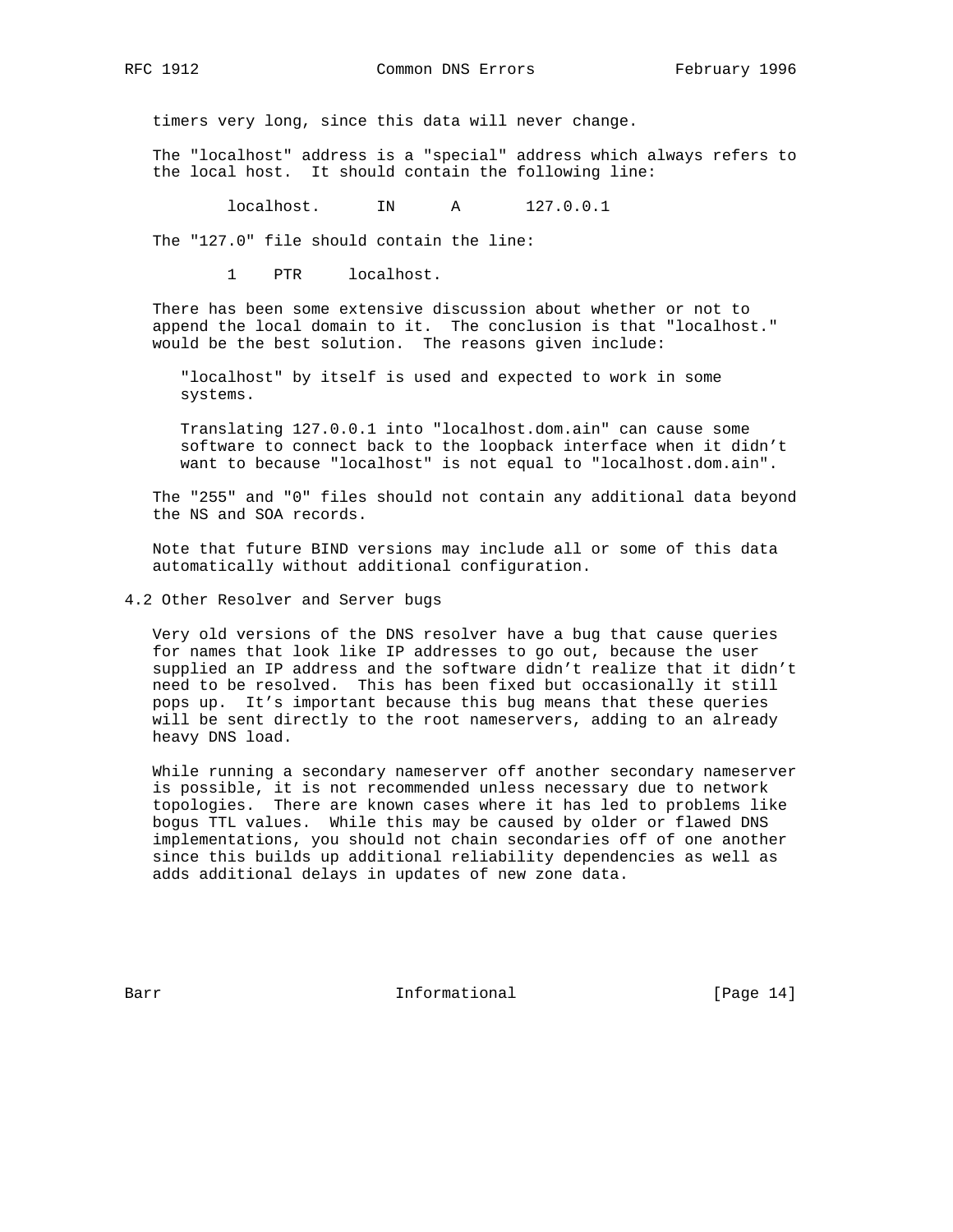#### 4.3 Server issues

 DNS operates primarily via UDP (User Datagram Protocol) messages. Some UNIX operating systems, in an effort to save CPU cycles, run with UDP checksums turned off. The relative merits of this have long been debated. However, with the increase in CPU speeds, the performance considerations become less and less important. It is strongly encouraged that you turn on UDP checksumming to avoid corrupted data not only with DNS but with other services that use UDP (like NFS). Check with your operating system documentation to verify that UDP checksumming is enabled.

#### References

- [RFC 974] Partridge, C., "Mail routing and the domain system", STD 14, RFC 974, CSNET CIC BBN Laboratories Inc, January 1986.
- [RFC 1033] Lottor, M, "Domain Administrators Operations Guide", RFC 1033, USC/Information Sciences Institute, November 1987.
- [RFC 1034] Mockapetris, P., "Domain Names Concepts and Facilities", STD 13, RFC 1034, USC/Information Sciences Institute, November 1987.
- [RFC 1035] Mockapetris, P., "Domain Names Implementation and Specification", STD 13, RFC 1035, USC/Information Sciences Institute, November 1987.
- [RFC 1123] Braden, R., "Requirements for Internet Hosts -- Application and Support", STD 3, RFC 1123, IETF, October 1989.
- [RFC 1178] Libes, D., "Choosing a Name for Your Computer", FYI 5, RFC 1178, Integrated Systems Group/NIST, August 1990.
- [RFC 1183] Ullman, R., Mockapetris, P., Mamakos, L, and C. Everhart, "New DNS RR Definitions", RFC 1183, October 1990.
- [RFC 1535] Gavron, E., "A Security Problem and Proposed Correction With Widely Deployed DNS Software", RFC 1535, ACES Research Inc., October 1993.
- [RFC 1536] Kumar, A., Postel, J., Neuman, C., Danzig, P., and S. Miller, "Common DNS Implementation Errors and Suggested Fixes", RFC 1536, USC/Information Sciences Institute, USC, October 1993.

Barr **Informational Informational** [Page 15]